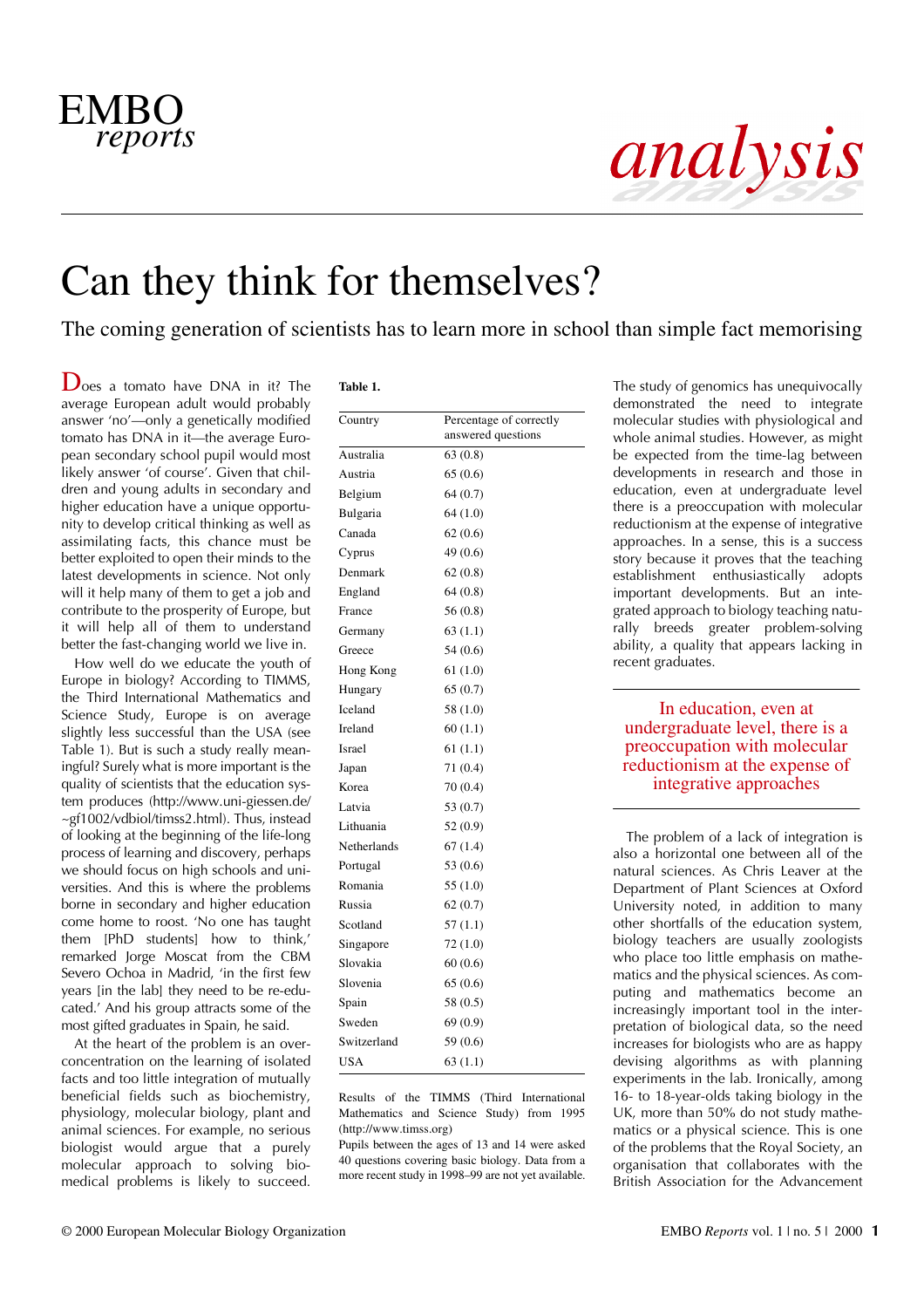

#### **Selected biology teaching resources on the Internet**

- European Initiative in Biotechnology Education: http://www.rdg.ac.uk/EIBE/
- Microscopy resources for schools: http://www.microscopy-uk.org.uk/schools/mainscol.html
- British Library, UK, Living Worlds: http://education.bl.uk/
- BUBL (Bulletin Board for Libraries) http://bubl.ac.uk/link/c/cellbiology.htm and http://bubl.ac.uk/link/g/geneticseducation.htm
- Freie Universität Berlin, biochemical resources: http://userpage.chemie.fu-berlin.de/~biocheag/resourcen.html
- Das deutsche Internet-Verzeichnis: http://dir.web.de/Wissenschaft/Naturwissenschaften/Biologie/
- Universität Bamberg, biology teaching resources: http://www.uni-bamberg.de/~ba2ap1/GENERAL/education/www/resources/biology.res.html
- Universität Hamburg: http://www.rrz.uni-hamburg.de/biologie/b\_online/kritik/hoturls.html
- BIODIDAC, Canada (anglophone/francophone): http://biodidac.bio.uottawa.ca/
- CNRS, France: http://www.snv.jussieu.fr/bmedia/
- Le Village, CyberBio: http://le-village.ifrance.com/cyberbio/
- Projet Biotope: http://perso.club-internet.fr/eflorent/index.htm
- Biologie Amusante: http://wwwusers.imaginet.fr/~pol/BIO-AMUS.html
- The virtual library: http://vlib.org/Biosciences.html
- Biopharmaceutical Technology Centre, an excellent source of information and links to other resources: http://www.btci.org and http://www.btci.org/resources/Resource.htm
- Access Excellence at the National Health Museum: http://www.accessexcellence.org/
- University of Wisconsin links: http://www.wisc.edu/zoology/links/web\_biology.html
- About; the human Internet, an ecology site with updating camera shots: http://ecology.about.com/science/ecology/
- The Natural History Museum in London: http://www.nhm.ac.uk/
- The American Museum of Natural History: http://www.amnh.org/
- The National Museum of Natural History (Smithsonian): http://www.mnh.si.edu/
- Boston Museum of Science: http://www.mos.org
- Animation of gene splicing: http://www.hypercosm.com/showcase/gene-splicing/index.html

of Science to improve public understanding and education of science, intends to tackle in its recently devised education programme.

As computing and mathematics become an ever greater tool in the interpretation of biological data, so the need increases for biologists who can master them

The education system in the UK, where a new curriculum for 16-to 18-year-olds is just being introduced, has drawn widespread criticism for its science curriculum. But in terms of the graduate biologists it produces, it need not hold its head in shame. In comparison, German graduates fare much worse in skills such as reading and assimilating research papers. They are trained in 'recipe reading' rather than creative thinking, noted Patricia Kahn, editor of the publication of the International AIDS Vaccine Initiative, who taught graduate students at the University and the EMBL in Heidelberg. She added that it is remarkable that Germany produces any good scientists at all given the 'factory system' in which they are

reared—a learning framework built around the memorisation of facts and practically no contact with professors. In secondary school education, Germany could also do better, but here at least there is at least one energetic initiative underway: The Life-Sciences Lab in Heidelberg, brain child of Thomas Schutz, a biologist working at the Deutsche Krebsforschungszentrum, who is coordinating an engaging calendar of events. In addition to opportunities for the public to learn more about science, Schutz, in collaboration with interested scientists, has devised a holiday academy. A group of school children selected in competition with others from the region will work for a week on projects of their own design in a genuine research laboratory. The indefatigable Heidelberg biologist also plans a seminar to bring scientists and teachers together, and to discuss continuing education of biology teachers, a matter of some urgency.

For continuing education brings new ideas and inspiration into the classroom. It is an uncommon pupil who is not affected by a teacher's enthusiasm for his or her subject. It is an all too often heard complaint of parents that their children simply are not interested in school subjects. And it

is depressing to think that on entering school, the fascination that most children have for things that creep, crawl and wriggle can turn into apathy. Class sizes are clearly one reason; teachers cannot give each child enough attention, and this is where multimedia can help. However, the hardware needed to equip a school satisfactorily is in general too expensive for a publicly funded education system. A

It is depressing to think that on entering school, the fascination that most children have for things that creep, crawl and wriggle often turns into apathy

recent report revealed that only 6% of PCs in German schools have a CD-ROM—the figure elsewhere in Europe can hardly be better. Fortunately, many excellent Internet sites—often hosted by museums and visitor centres—offer an abundance of teaching resources for free. Predictably, most of the web resources in biology are hosted by US institutions and universities.

Inspiring and educating young scientists is something that we cannot leave to chance, given the indisputable connection